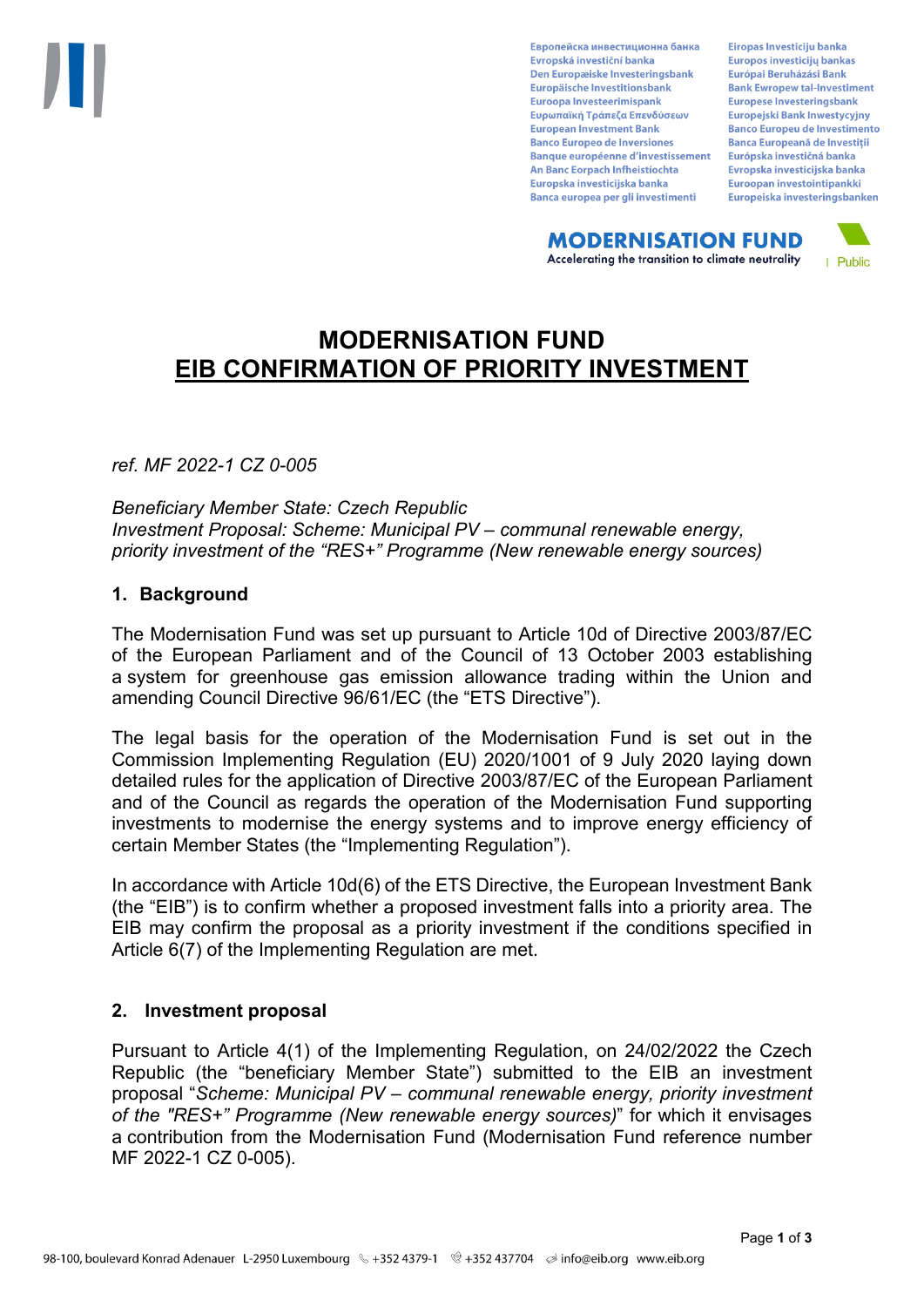

The investment proposal concerns a scheme for the period 2022-2030 relating to the installation of new photovoltaic power plants, energy storage and electrolysers to produce hydrogen.

The beneficiary Member State has requested funding of EUR 100 000 000 for a disbursement under the proposed scheme.

The beneficiary Member State has indicated an expected Modernisation Fund funding for the investment proposal of EUR 200 000 000.

The objective is to promote investments in renewable energy sources by providing investment subsidies for new installed capacity. This scheme focuses on projects of photovoltaic power plants within communal energy in municipalities, mostly on public sector properties. Electricity storage systems and reimbursement of acquisition and installation costs of smart metering and energy management system facilities can be also supported as a part of a complex photovoltaic plant project installed directly at the source site. In addition, support may be provided for the purchase of an electrolyser to produce green hydrogen from PV plants.

It is planned to install under the scheme 317 MW of new capacity of photovoltaic power plants and 87.3 MWh of electricity storage capacity.

The scheme is aligned with the objectives of the National Energy and Climate Plan (NECP) for Czech Republic.

## **3. Compliance with the conditions for priority investment**

- a) The beneficiary Member State has demonstrated that the investment complies with the requirements laid down in Article 10d(1) of the ETS Directive as it supports the modernisation of the energy system and it is in line with the objectives and measures set out in its NECP.
- b) According to the information provided by the beneficiary Member State and pursuant to Article 10d(2) Directive 2003/87/EC, the investment is considered as a priority investment as it falls under the priority areas "generation of electricity from renewable sources" and "energy storage".
- c) The beneficiary Member State has sufficient funds available for the requested disbursement according to the statement of the available funds referred to in Article 5(1) of the Implementing Regulation and after deduction of any amounts to be disbursed for investments already confirmed in accordance with Article 6(9) of the Implementing Regulation.
- d) The beneficiary Member State has provided evidence that the measures under the investment proposal are exempted from the State aid notification in accordance with Commission Regulation (EU) No 651/2014 of 17 June 2014 declaring certain categories of aid compatible with the internal market in application of Articles 107 and 108 of the Treaty on the Functioning of the European Union.